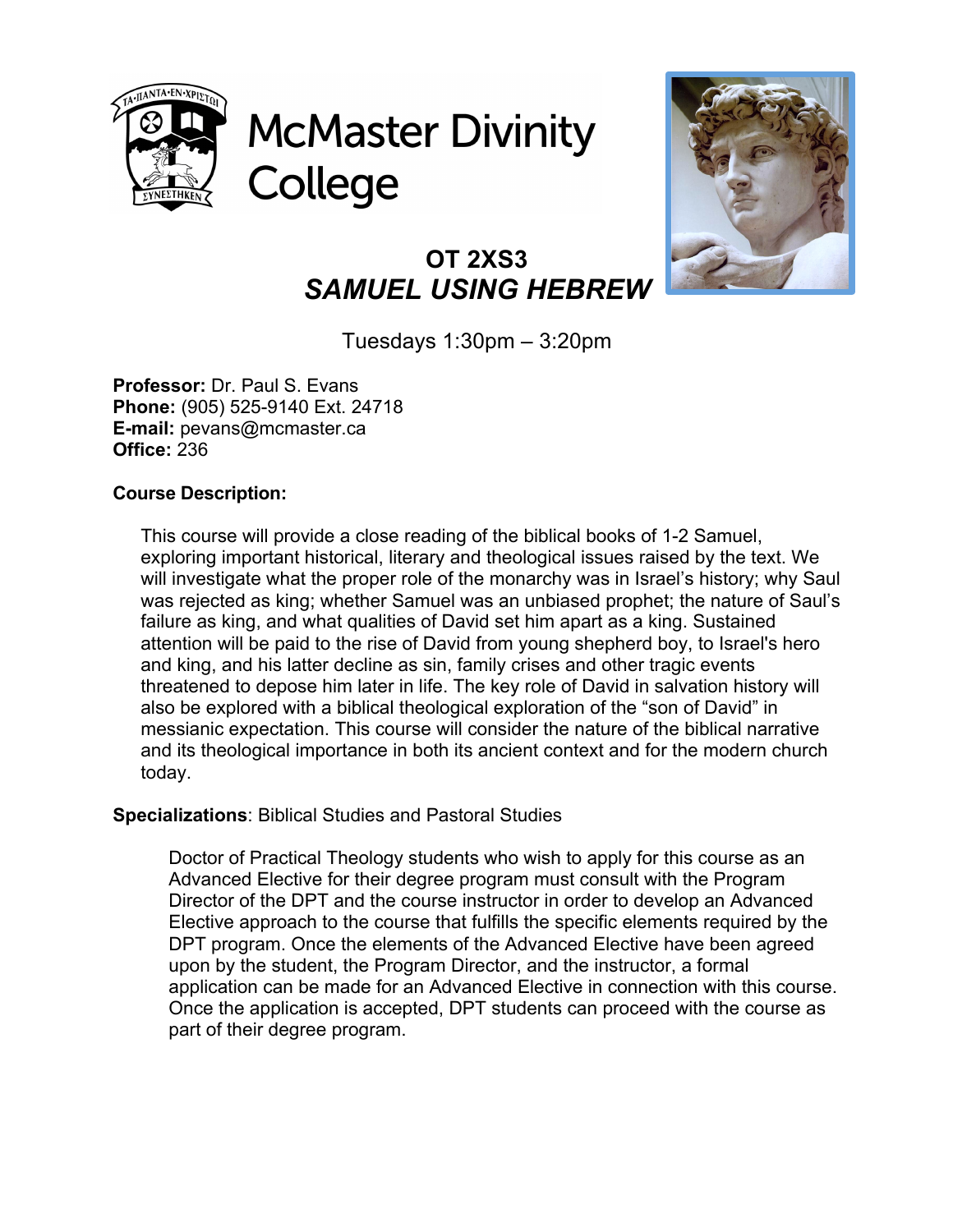# **Course Objectives:**

## **Knowing**

- To gain in-depth knowledge of the contents and message of the books of Samuel
- To gain familiarity with the assumptions, methods and conclusions of modern critical scholarship on the Old Testament
- To gain familiarity with the books of Samuel in Hebrew

## **Being**

- To embrace the contemporary relevance of these biblical books for the Church today
- To grow closer to God through study of his Word

## **Doing**

- To be able to interpret Samuel in its original contexts
- To be able to apply the message of Samuel to contemporary audiences
- To be able to translate portions of Samuel from the original Hebrew

## **Required Textbooks:**

- V. Philips Long, *The Art of Biblical History*, vol. 5 in Foundations of Contemporary Interpretation (Grand Rapids: Zondervan, 1994).
- Walter Brueggemann. *First and Second Samuel.* Interpretation, a Bible Commentary for Teaching and Preaching. Louisville, Ky.: John Knox Press, 1990.

## **Textbook Purchase:**

All required textbooks for this class are available from the College's book service, READ On Bookstore, Room 145, McMaster Divinity College. Texts may be purchased on the first day of class. For advance purchase, you may contact READ On Bookstores, 304 The East Mall, Suite 100, Etobicoke, ON M9C 5K1: phone 416-620-2934; fax 416-622- 2308; e-mail books@readon.ca. Other book services may also carry the texts.

## **Course Evaluation**

*The assignments and their weights are as follows:*

### **20% - Readings** Due date December 6, 2016 *no extensions*.

**10% -** Each student is to read the biblical books of 1-2 Samuel in English as well as the textbooks in their entirety.

**10% -** Students must also read the following passages in Hebrew.

- 1. 1 Samuel 9
- 2. 1 Samuel 16
- 3. 2 Samuel 7
- 4. 2 Samuel 12

Each student must send an email stating to what extent they have completed the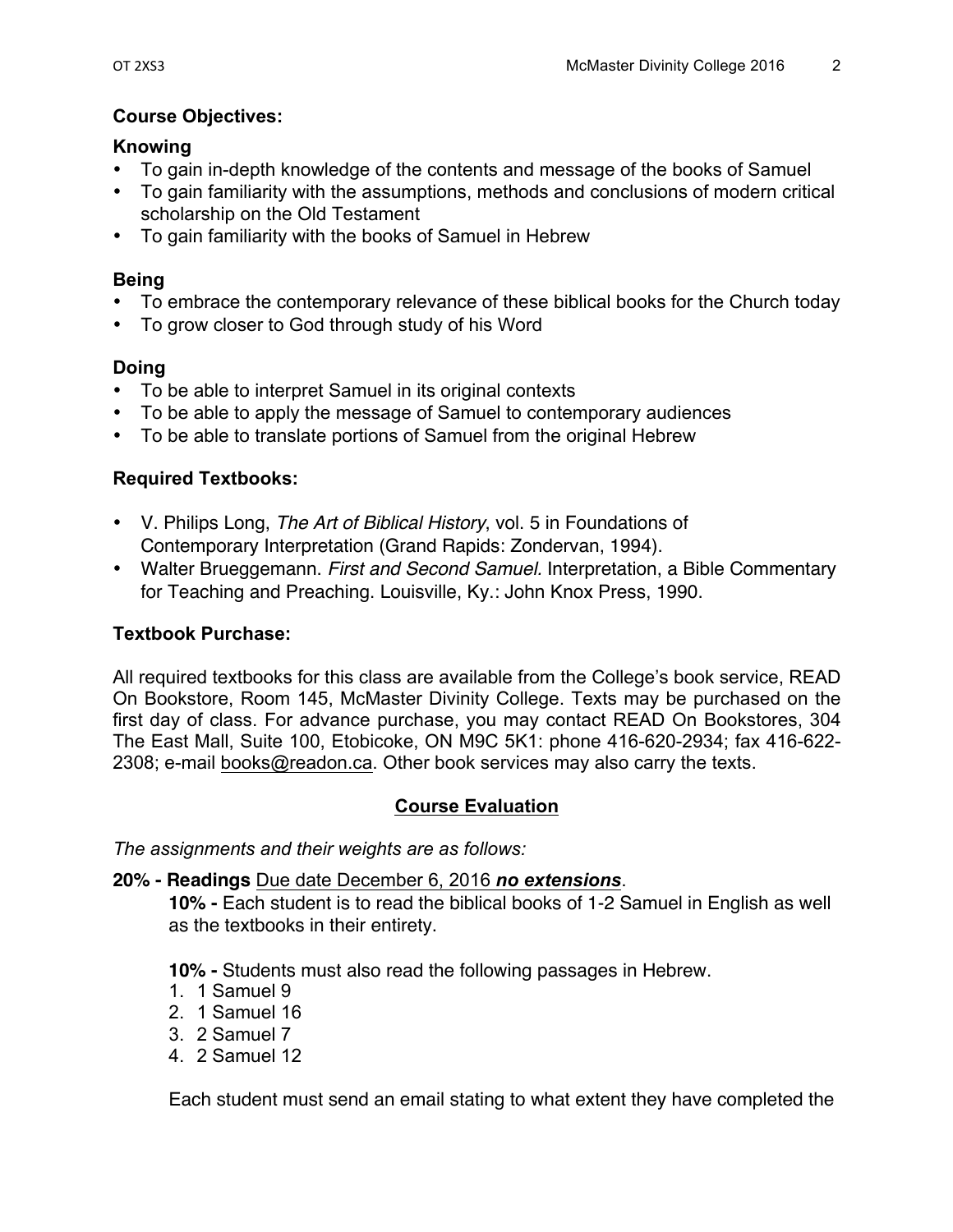assigned readings by the due date.

## **45% - (15% each) Translations**

Students will translate 3 different passages from the Hebrew of Samuel. The translation will note relevant text-critical issues, lexical questions, grammatical issues. The translation will include both a literal and dynamic translation. Examples will be given in class.

Passages to be translated.

- 5. 1 Samuel 15:19-35 due **October 4, 2016**
- 6. 2 Samuel 11:1-13 due **November 7, 2016**
- 7. 2 Samuel 17:1-13 due **December 6, 2016**

### **35% - Major Assignment:** Due date November 29, 2016 *no extensions*.

### **A. Major Assignments for Biblical Studies Specializations:**

There are two (2) options for Biblical Studies: Choose only one (1) of the following:

- **1. Research Paper: 10 pages** This is especially recommended if you are planning to go on to a research degree or write a thesis in OT (or if you have a particular topic in mind that you wish to write on). The topic of this research must be related to Samuel, interact with Hebrew, and approved by the professor.
- **2. Exegetical Paper**: **10 pages** Students will write an exegetical paper interacting with a chosen Hebrew text from the book of Samuel (your chosen text must be approved by your professor).

All Papers must be double-spaced, 12pt Times New Roman font (footnotes should be 10pt Times New Roman font). The bibliography must contain 10 items of secondary sources (commentaries, theological dictionaries, monographs and at least 2 academic articles). Each item must be drawn on and cited in the paper. Students may supplement these 10 sources with 2 internet resources. See "Paper Evaluation" below.

### **B. Major Assignments for Pastoral Specializations:**

There are three (3) options for Biblical Studies: Choose only one (1) of the following:

**1. Exegetical Paper**: **10 pages** Students will write an exegetical paper interacting with a chosen Hebrew text from the book of Samuel (your chosen text must be approved by your professor).

Paper must be double-spaced, 12pt Times New Roman font (footnotes should be 10pt Times New Roman font). The bibliography must contain 10 items of secondary sources (commentaries, theological dictionaries, monographs and at least 2 academic articles). Each item must be drawn on and cited in the paper. Students may supplement these 10 sources with 2 internet resources. See "Paper Evaluation" below.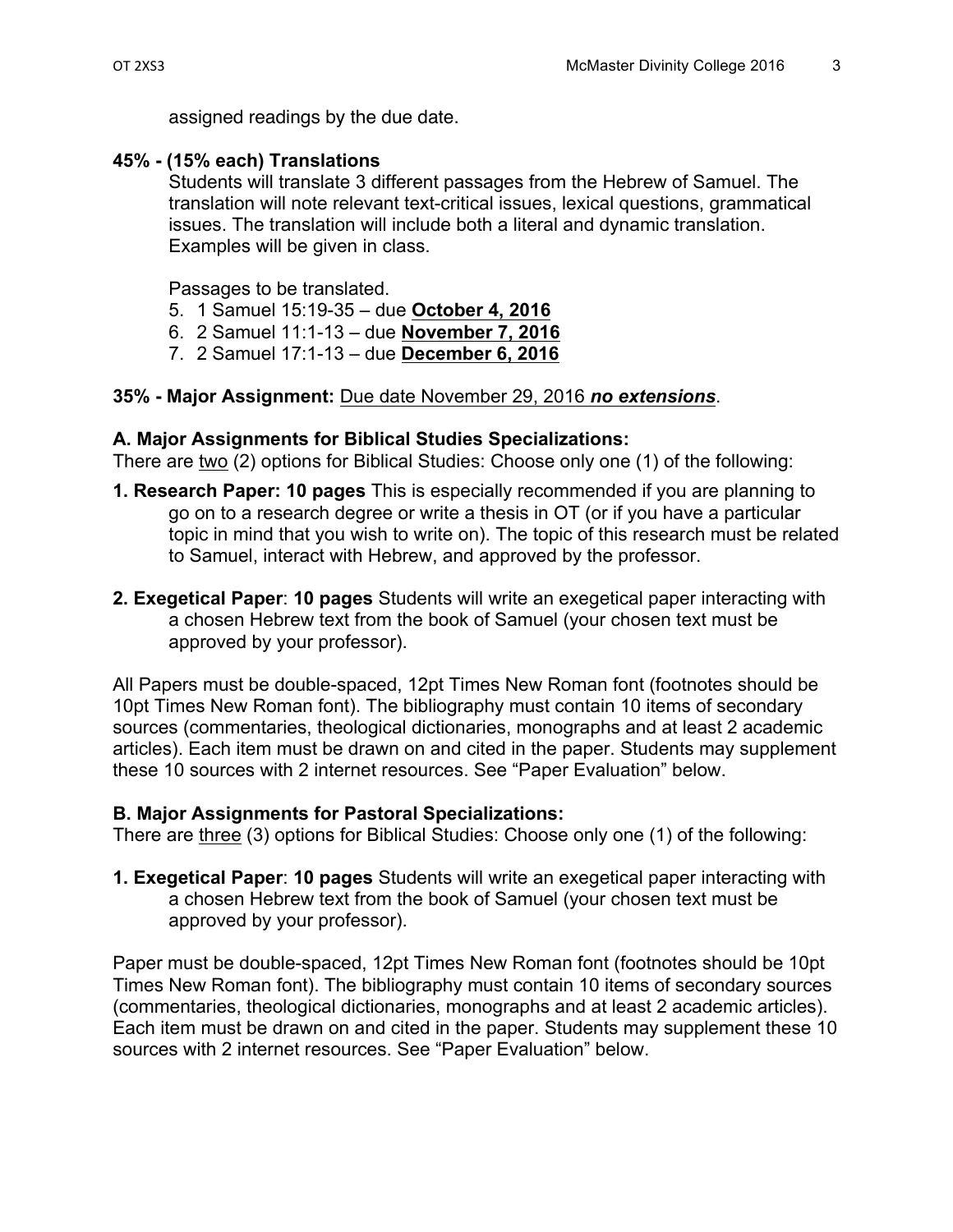**2. Sermon on a passage from Samuel (oral presentation).** 15-20 minute video-taped sermon submitted on CD/DVD/USB drive. Beginning with the Hebrew text of Samuel this sermon will expound a passage, applying it to the contemporary context. The sermon will be delivered orally but include a written paper with an outline. The paper may be a combination of sentence, bullets/point form, paragraphs (it need not be a complete essay of the words you preach). This paper should be grammatically correct and include appropriate citation of sources employed.

**3. Sermon on a passage from Samuel (written).** 8 pages double-spaced. Beginning with the Hebrew text of Samuel this sermon will expound a passage, applying it to the contemporary context. The sermon will be an original written composition but written with an aim to oral delivery. The submitted text should include an outline. The sermon must be written as it would be spoken and must *not* be in point form etc. but be a full written manuscript. It is expected it will conform to MDC style guide and be grammatically correct and acknowledge its sources appropriately (using Endnotes—not footnotes).

#### **College Style for Submission of Written Work**

All stylistic considerations (including but not limited to questions of formatting, footnotes, and bibliographic references) must conform to the McMaster Divinity College Style Guidelines for Essays and Theses

All papers to be submitted in electronic format only (a pdf file)—no hardcopies! Email to pevans@mcmaster.ca. Include your last name in the file name of your attachment (e.g., evans.researchpaper.pdf). To avoid late marks papers must be received before the end of the calendar day on which they are due (i.e., before midnight Eastern Standard Time).

### **Policy Concerning Late Papers**

Extensions for papers will not be given except in very exceptional circumstances. (serious illness, family crises, etc.). Busy-ness, computer problems etc. are not legitimate reasons to grant extensions and in the interests of fairness any request for extensions will take into account the entire class. Late assignments will be docked at the rate of 2% per day for the first 7 days (including weekends) and 4% per day after that. All assignments must be received by the last day of class (Dec 6) in order to avoid a failing grade in the class. Late assignments receive no critical feedback.

### **Academic Honesty:**

Academic dishonesty is a serious offence that may take any number of forms, including plagiarism, the submission of work that is not one's own or for which previous credit has been obtained, and/or unauthorized collaboration with other students. Academic dishonesty can result in severe consequences, e.g., failure of the assignment, failure of the course, a notation on one's academic transcript, and/or suspension or expulsion from the College. Students are responsible for understanding what constitutes academic dishonesty. Please refer to the Divinity College Statement on Academic Honesty ~ http://www.mcmasterdivinity.ca/programs/rules-regulations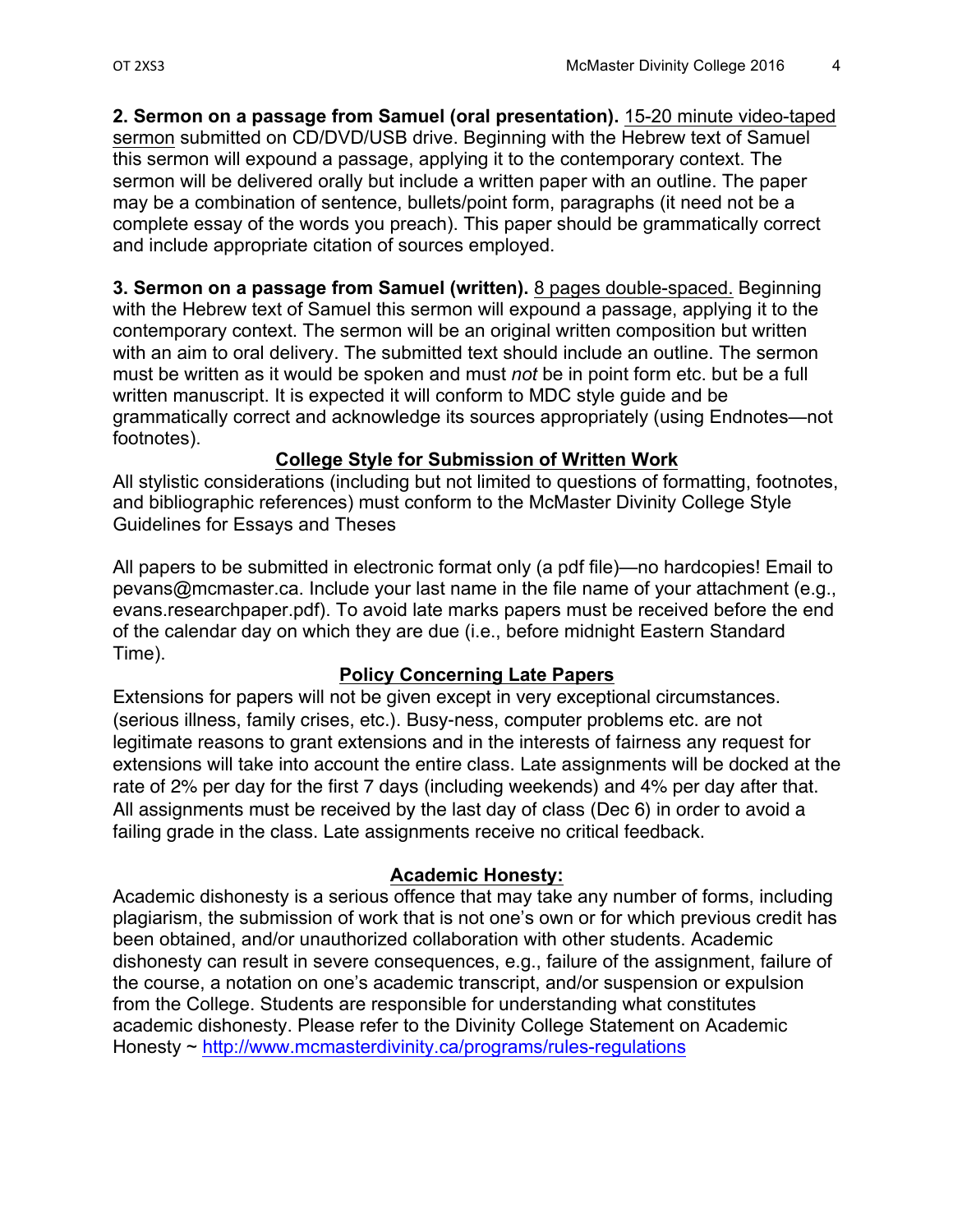#### **Gender Inclusive Language:**

McMaster Divinity College uses inclusive language for human beings in worship services, student written materials, and all of its publications. In reference to biblical texts, the integrity of the original expressions and the names of God should be respected. The NRSV and TNIV are examples of the use of inclusive language for human beings. It is expected that inclusive language will be used in chapel services and all MDC assignments.

#### **Disclaimer**

This syllabus is the property of the instructor and is prepared with currently available information. The instructor reserves the right to make changes and revisions up to and including the first day of class.

#### *Students are advised to retain this syllabus for their records.*